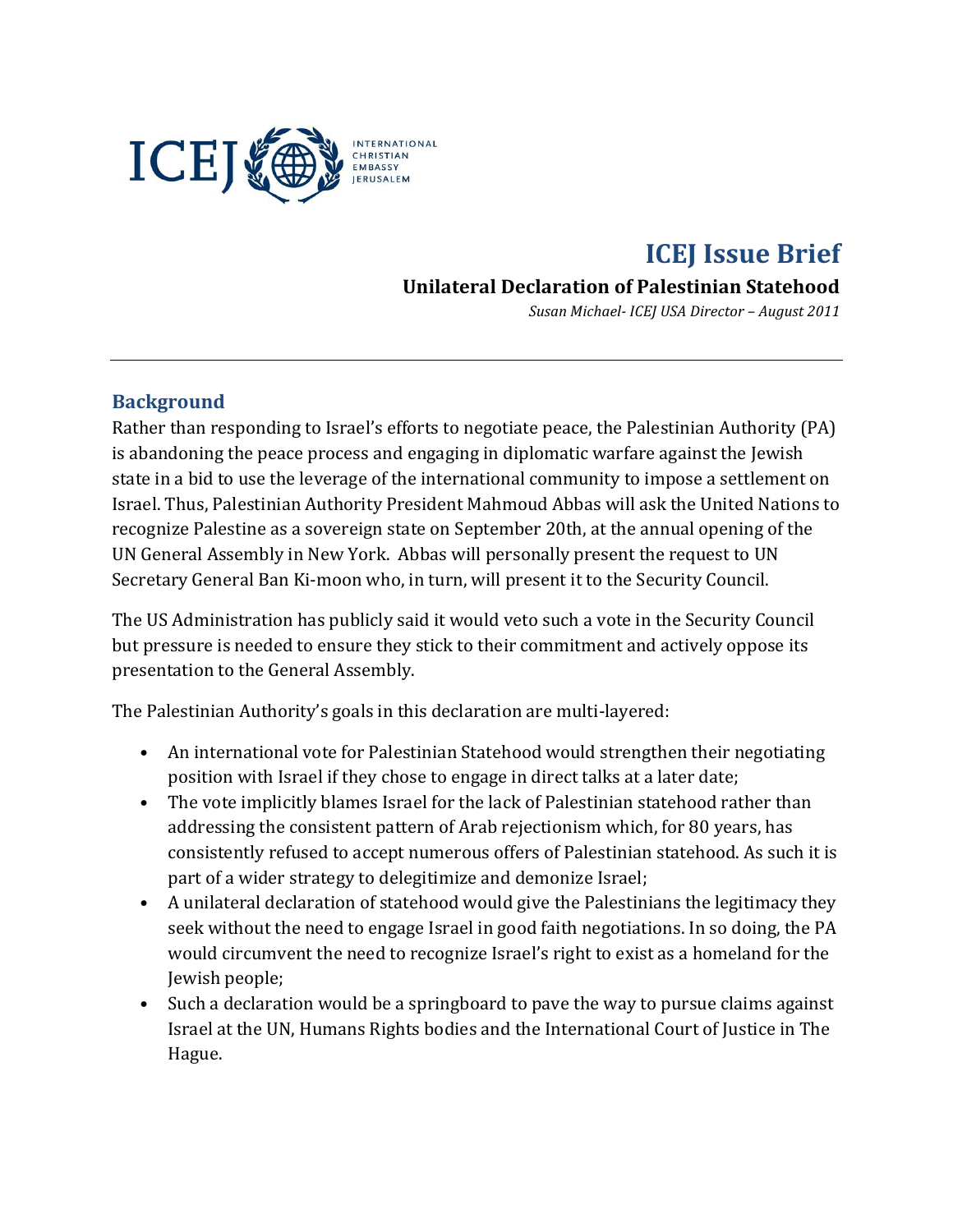#### **Implications for Israel**

- The most significant challenge for Israel is that international recognition of Palestinian statehood would effectively endorse the declared Palestinian position on a number of so-called 'final status' issues that previous peace agreements have insisted should be determined through direct negotiations between the parties to the Middle East conflict. This means the UN may try to force Israel to:
	- o Return to 1949 armistice lines (so called "1967 Borders") without any land swaps, or recognition of the demographic realities of Israeli settlements. Dubbed the 'Auschwitz borders' by Abba Eban (the late Israeli ambassador to the UN) due to their military indefensibility, a return to the 1949 Armistice lines would put Israel back in a position where is less than twelve miles wide at its narrowest point. It would also require the forced uprooting of hundreds of thousands of Israelis living in the major urban areas of Ariel and Ma'ale Adumim.
	- o Recognize Jerusalem as the capital of the Palestinian State despite the fact that no member of the international community has recognized Jerusalem as the capital of Israel, once again dividing the city in two and putting some of the holiest sites in Judaism and Christianity under the control of a hostile Islamic entity. Alternatively it could mean a return to the 1947 UN Partition Plan under which Jerusalem is placed under international control.
	- $\circ$  Accept an influx of up to four million Palestinian refugees worldwide who for generations have been seeking the "right to return" to their homes inside Israel proper; thus undermining the Jewish character of the state of Israel.
- An unstable neighboring state, with two governing parties, one of which Hamas is a terrorist organization committed to the destruction of Israel and is funded, trained and armed by Iran.
- Increased delegitimizing and demonizing of Israel even though its government has, sought serious, direct talks without preconditions with the Palestinian Authority for the past two years while reducing barriers to movement in the West Bank and implementing an unprecedented 10-month moratorium on all building within existing settlement blocs.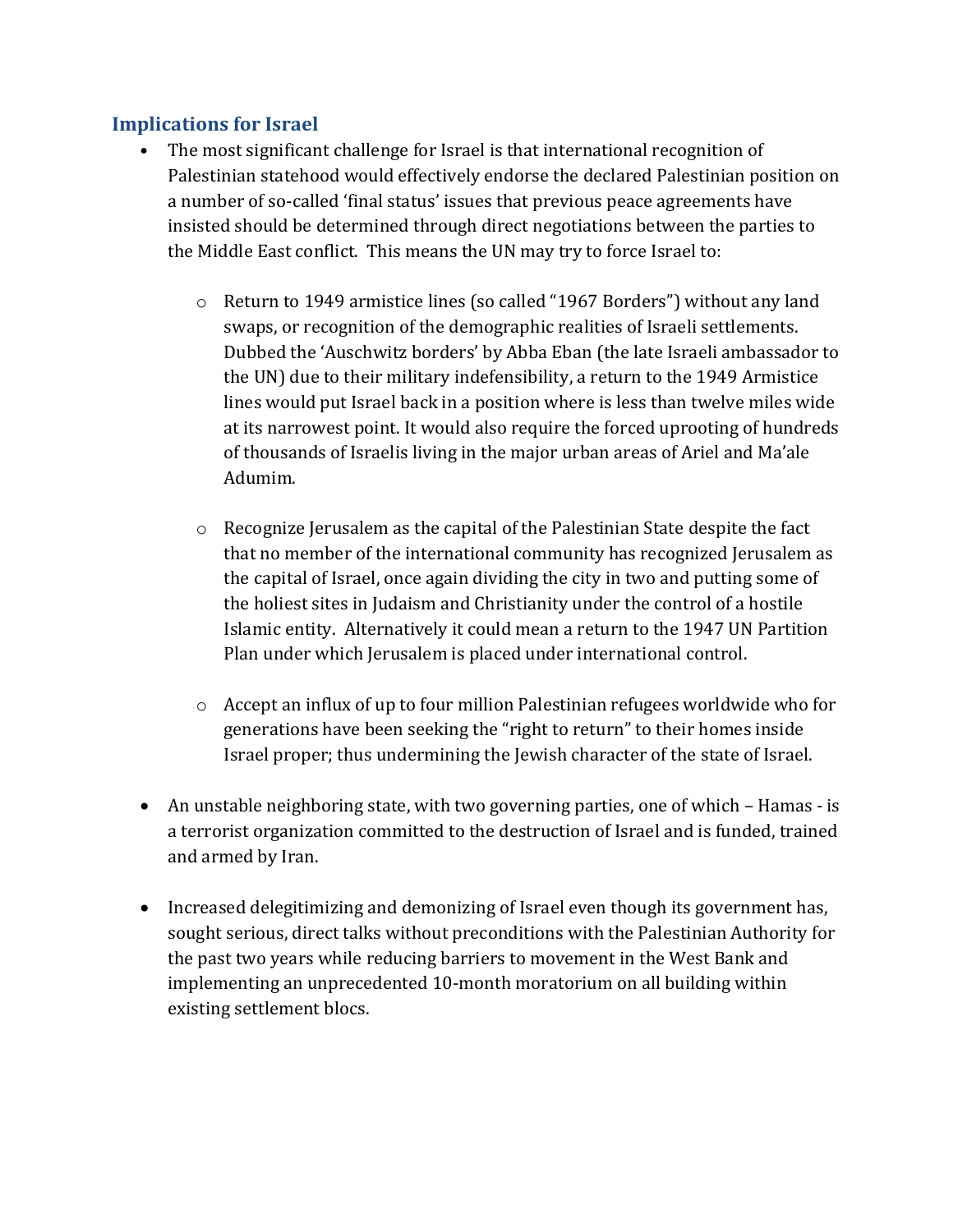## **Implications for the Palestinians**

- Possible decrease of international funding from the US and European Union in addition to the risk of losing large UN subsidies for vast segments of the Palestinian 'refugee' population in Gaza. These financial contributions are largely based on the assumption that Palestinian civic society is unable to support itself and its population is 'stateless' due to the Israeli 'occupation.' These assumptions would be undermined by the declaration of statehood and any subsequent cuts in international funding could lead to increased levels of unrest within the Palestiniancontrol territories.
- There is a real possibility that should statehood be granted, it would swiftly be engulfed in civil war. Hamas, who rules the Gaza Strip, will not recognize Mahmoud Abbas - head of the PLO's governing 'Fatah' faction in the West Bank - as President of the joint Palestinian State. In fact, Abbas has little democratic legitimacy since he is accountable to a legislature (Palestinian General Assembly) that never meets, he has repeatedly suspended elections and extended his own term. All these actions are illegal under the existing Palestinian constitution.
- Possible intensification of conflict due to Hamas' refusal to accept any Palestinian statehood that does not involve the eradication of the existing State of Israel.

# **Implications for the United States**

If the US government does not veto the Palestinian bid for recognition of statehood in the UN Security Council and allows this unilateral declaration to be ratified on the floor of the General Assembly, then the United States will:

- Be complicit in an illegal declaration that violates previous Israeli-Palestinian agreements, international laws, UN resolutions, and Quartet requirements,
- Share responsibility with the international body when innocent Palestinians and Israelis are killed in the violence and chaos that will follow, and
- Will be held accountable spiritually for participating in an unprecedented historical act in which the nations of the world seek to forcefully divide the land of Israel (Joel 1:1-3) and attempt to remove Jerusalem from the Jewish people (Zechariah 12-14). This is a very serious decision with serious ramifications.

It is thus essential that the United States clearly oppose Palestinian statehood efforts at the United Nations in September. Israeli-Palestinian peace can only be achieved through direct talks, not unilateral actions intended to isolate one party. If the PA continues down this destructive path, the United States should reexamine its relationship with the PA and suspend all forms of financial aid and assistance to the Palestinians.